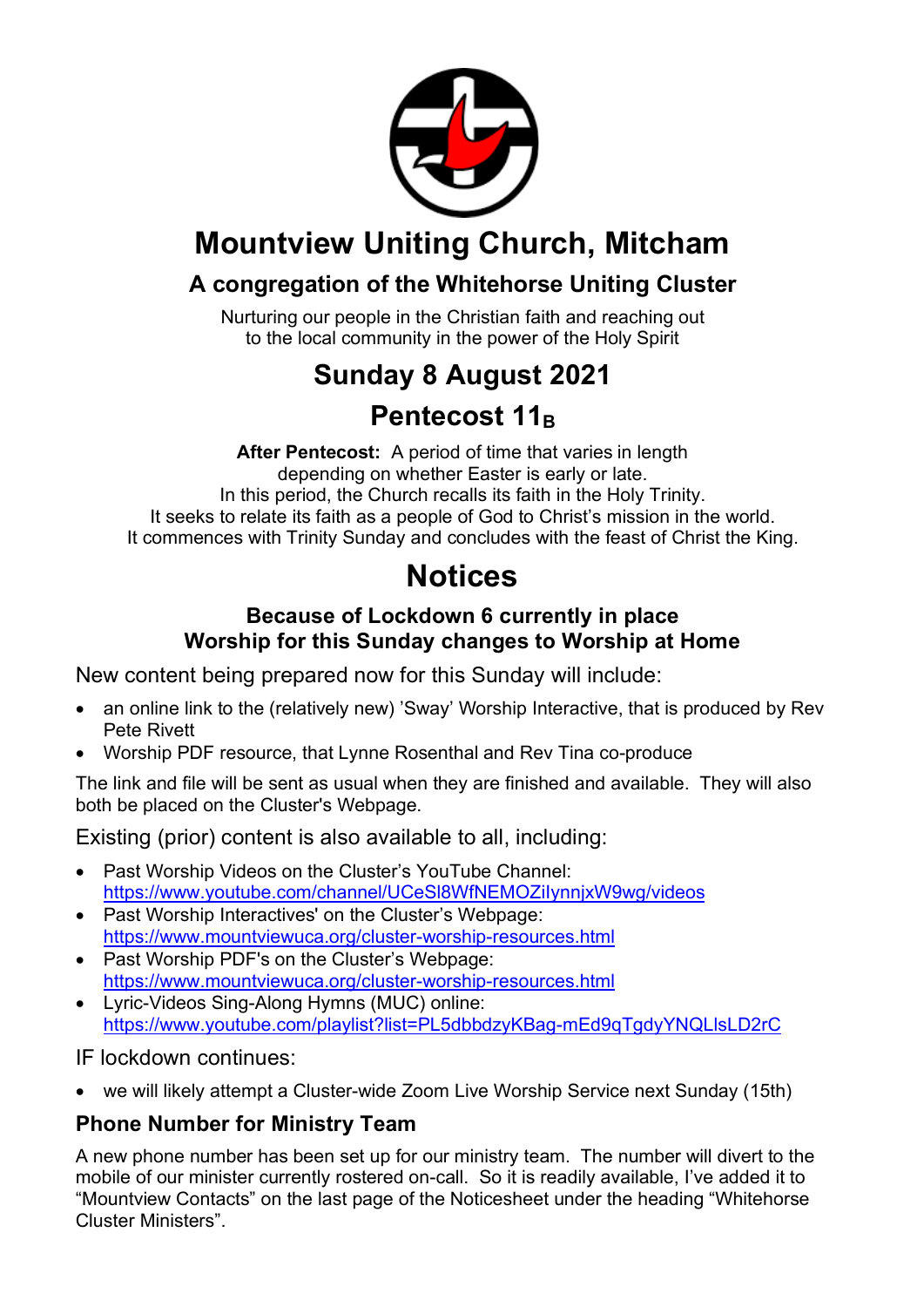### **Direct Giving**

Thank you to everyone who has changed their Direct Giving from U Ethical to Mountview. Your prompt response was much appreciated. If you have any queries, please speak with David Rowe or myself. The community of the community of the Peter Cox

## **Worship Roster**

**This Sunday 8 August:** 

Worship at Home

**Next Sunday 15 August:** 

Rev Pete Rivett Jill Kidd (Vestry/Fellowship) Jenny Balshaw (Fellowship) John Cosstick (Lead Steward)

## **Lectionary Readings**

**This Sunday 8 August:** 

2 Samuel 18:5-9, 15, 31-33 Psalm 130 Ephesians 4:25:5:2 John 6:35, 41-51

#### **Next Sunday 15 August:**

Lynne Rosenthal 1 Kings 2:10-12; 3:3-14 Psalm 111 Ephesians 5:15-20 John 6:51-58

## **Prayer Cycles**

Rostered members for 'Prayers of The People' – please email your prayer (for your upcoming Sunday) to multi-media@mountview.unitingchurch.org.au before 6pm Thursday

#### **This Sunday 8 August:**

World: Cameroon, Central African Republic, Equatorial Guinea Ecumenical: Crossways Baptist, Burwood East UCA: Glen Iris; Mental Health Ministries

#### **Next Sunday 15 August:**

Heather Barnes World: Burkina Faso, Chad, Mali, Mauritania, Niger Ecumenical: St Edward's Anglican, Blackburn South UCA: Greensborough (Living Faith Church); Methodist Ladies College

## **Lawn Mowing Roster**

**August:** Don Bain and Peter Cox

## **Mountview Contacts**

| Pastoral Matters: Heather B          | Mountview's Pastoral Care Coordinator                   |
|--------------------------------------|---------------------------------------------------------|
| <b>On-Call Minister:</b>             | M: 0403 225 257                                         |
| Centre 81 Outreach Ministry: Jill    | Tue and Fri mornings 10 AM - 12 noon. Ph: 9873 1726     |
| Multi-media: Rob                     | multi-media@mountview.unitingchurch.org.au              |
| <b>Property Bookings: Eddie</b>      | M: 0447 312 996 or                                      |
|                                      | bookings@mountviewuca.org                               |
| <b>Weekly Notice Sheet: Margaret</b> | Contributions by 6pm Thursday please:                   |
|                                      | notices@mountview.unitingchurch.org.au                  |
| <b>Other Contact Details:</b>        | As listed on our 'Contact Us' website page:             |
|                                      | https://www.mountviewuca.org/contact-us--mountview.html |

## **www.mountviewuca.org**

 *above link is for Mountview's Website N.B: This site also provides the Worship Resources for the Whitehorse Cluster*